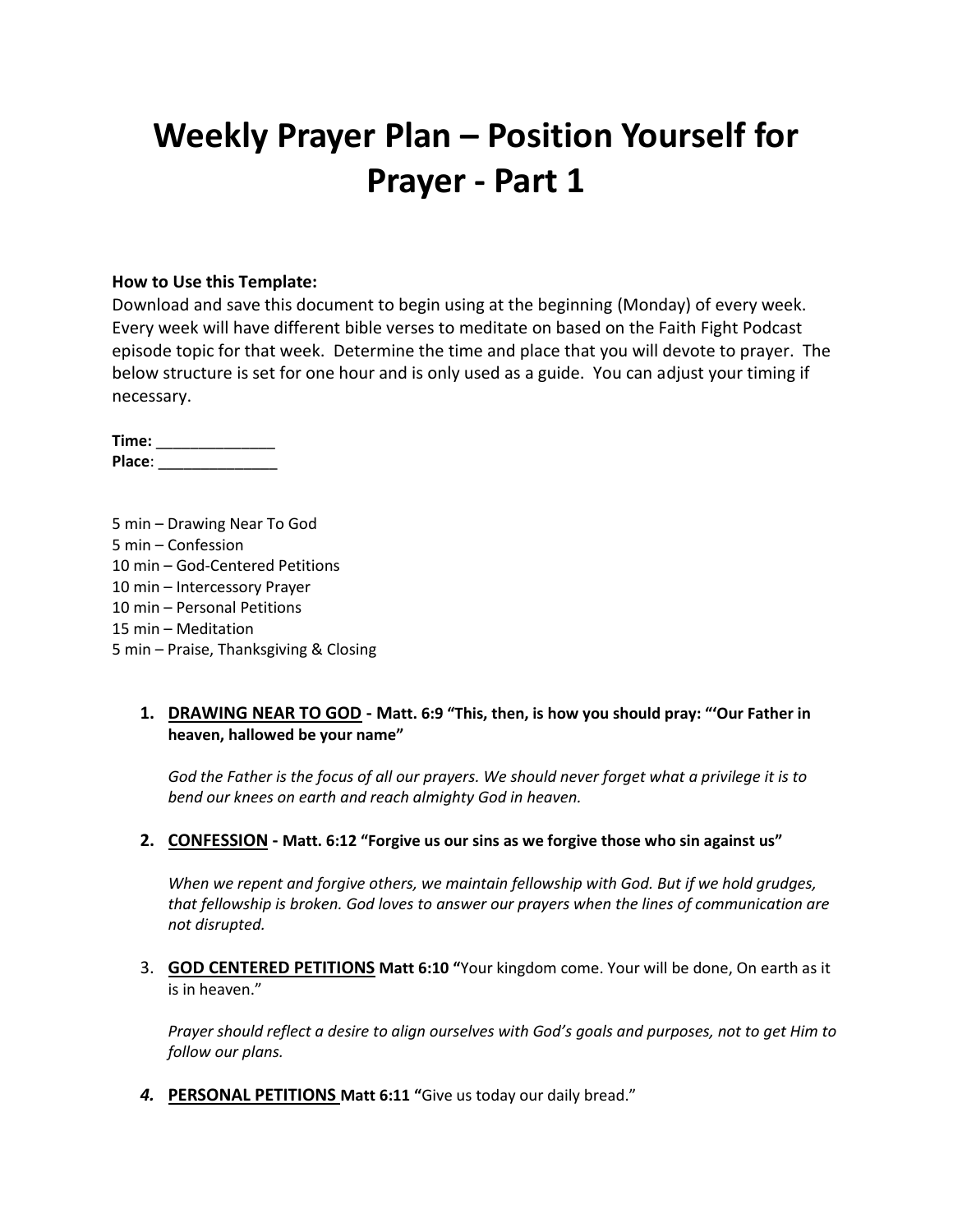*We are dependent upon the Lord for our needs and He wants us to come to Him with our requests.*

5. **MEDITATION Joshua 1:8** "Keep this Book of the Law always on your lips; meditate on it day and night, so that you may be careful to do everything written in it. Then you will be prosperous and successful."

*Meditation is thinking about the word of God to understand what it means in the context of the scripture and how it can apply to your life today. The Word of God is powerful enough to still be relevant in your life today even though it was written thousands of years ago.*

#### **Read through the scripture passages for today as listed below:**

Meditational Verses Monday: Luke 5:12-16 Tuesday: Genesis 17:1-5 Wednesday: Numbers 20:1-13 Thursday: 1 Kings 18:41-46 Friday: Philippians 2:9-11 Saturday: 2 Chronicles 20:1-30 Sunday: Romans 5:1-2

**Once you have read the scripture for today, write down your answer to the questions below or any other insight/revelation that you receive in your prayer journal.** 

- 1. Is there a promise to claim?
- 2. Is there a lesson to learn?
- 3. Is there a blessing to enjoy?
- 4. Is there a command to obey?
- 5. Is there a sin to avoid?
- 6. Is there a new thought to carry with me?
- **6. PRAISE & THANKSGIVING 1 John 5:14-15** "This is the confidence we have in approaching God: that if we ask anything according to his will, he hears us. And if we know that he hears us whatever we ask—we know that we have what we asked of him."

*We can end our prayer time with confidence that God has heard our prayer and will answer in His perfect timing. Demonstrate your faith in Him by showing thanks before you see the answer to your prayers.*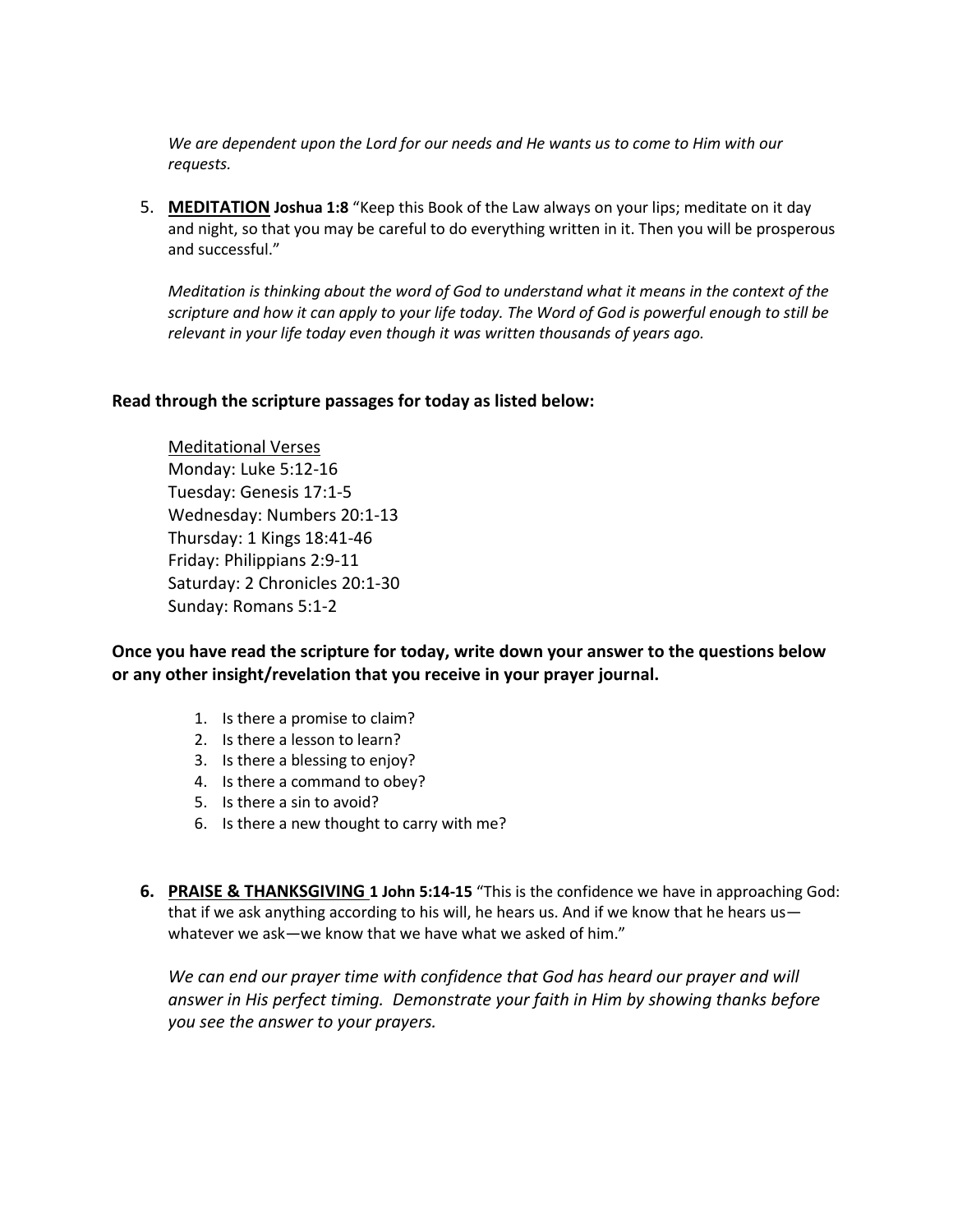# **Notes & Bible Verses - Position Yourself for Prayer - Part 1**

Communication with God does not require a certain physical position, but your posture does give an indication of our hearts. Depending on the type of prayer, your position may be different. Today I'm going to go over different positions of prayer and when they were used on the bible. This will be the first part of a two part series.

# **Lying Prostrate Before God**

### **1. It is an acknowledgement of our total dependence on God.**

*When Abram was ninety-nine years old, the Lord appeared to him and said, "I am God Almighty; walk before me faithfully and be blameless. Then I will make my covenant between me and you and will greatly increase your numbers." Abram fell facedown, and God said to him, "As for me, this is my covenant with you: You will be the father of many nations. No longer will you be called Abram; your name will be Abraham, for I have made you a father of many nations. - Genesis 17:1-5 NIV*

God reconfirmed his promise to Abraham and at this time Abraham was 99 years old. Abraham prostrated himself before God because he was in awe of God and for this promise to come to pass in Abraham's life it would be completely and totally Gods doing.

### **2. It is recognition of the extreme need for the Lord.**

*While Jesus was in one of the towns, a man came along who was covered with leprosy. When he saw Jesus, he fell with his face to the ground and begged him, "Lord, if you are willing, you can make me clean." - Luke 5:12 NIV*

This man had leprosy and was feared because there was no known cure for it. People with leprosy were treated as outcast. There was no cure for the disease, which gradually left a person disfigured through loss of fingers, toes and eventually limbs. For this man he was in extreme need of a touch from the Lord so when his opportunity came for Jesus to heal him, he threw him self prostrate before him in his extreme need.

### **3. It is a right response to an impossible situation.**

*Now there was no water for the community, and the people gathered in opposition to Moses and Aaron. They quarreled with Moses and said, "If only we had died when our brothers fell dead before the Lord! Why did you bring the Lord's community into this wilderness, that we and*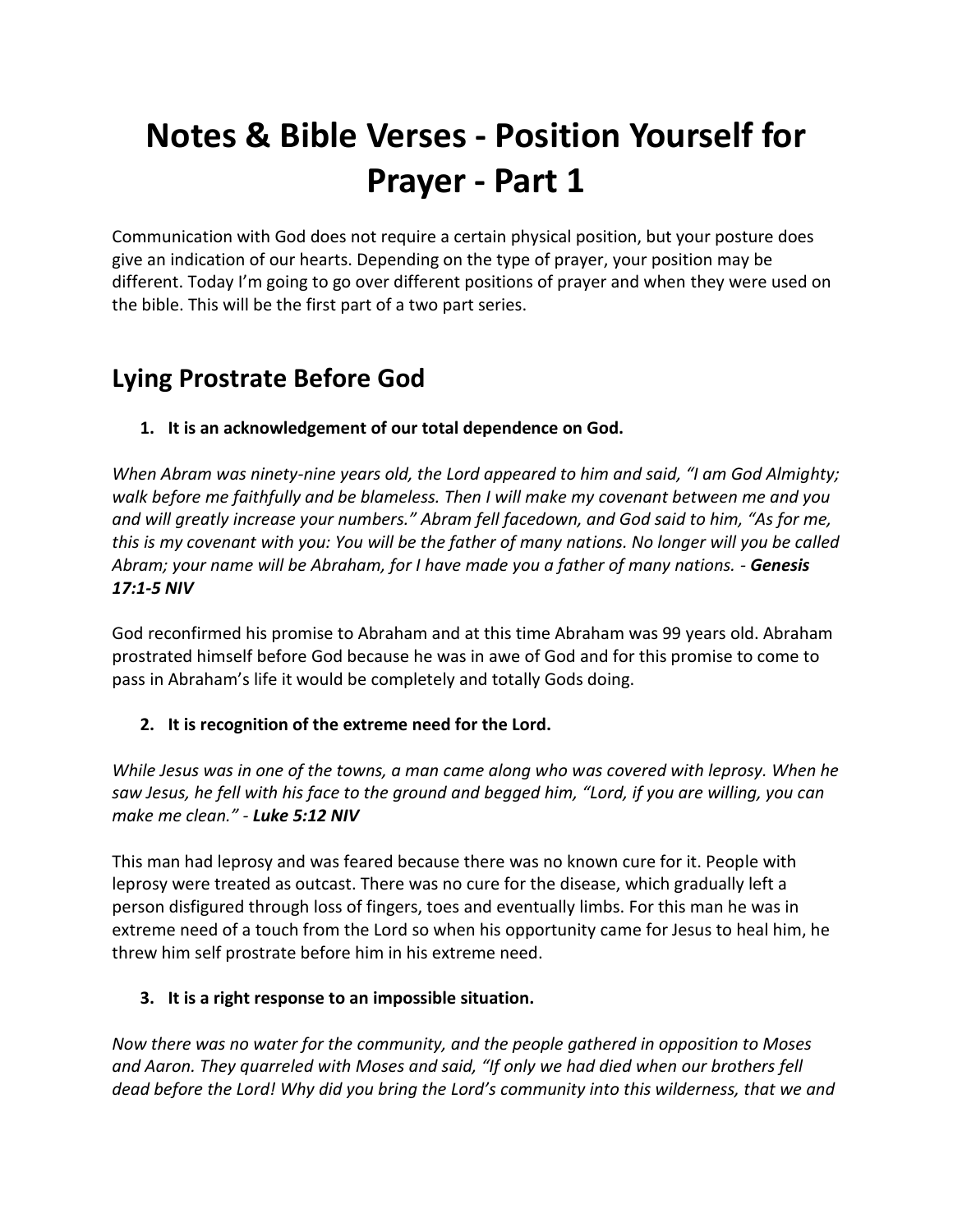*our livestock should die here? Why did you bring us up out of Egypt to this terrible place? It has no grain or figs, grapevines or pomegranates. And there is no water to drink!" Moses and Aaron went from the assembly to the entrance to the tent of meeting and fell facedown, and the glory of the Lord appeared to them. - Numbers 20:2-6 NIV*

At this time the Israelites were wondering in the desert got 37 years and not having any water was a serious crisis for so many people. Roughly a person can survive without water for about 3 days. So after 37 years, and almost a generation of people dying in the wilderness already, the people thought that this was going to be the way they were going to die. In this situation the leaders of Israel were faced impossible situation and knew that only God could deliver them. They fell on their faces before God and sought His help.

## **Kneeling Before God**

### **1. Kneeling Acknowledges the Lordship of Jesus**

*Therefore God exalted him to the highest place and gave him the name that is above every name, that at the name of Jesus every knee should bow, in heaven and on earth and under the earth, and every tongue acknowledge that Jesus Christ is Lord, to the glory of God the Father. - Philippians 2:9-11 NIV*

Kneeling before the Lord is a symbol of the heart attitude we should have to make such a petition. It acknowledges the Lordship of Jesus Christ. Kneeling before God provides a visual image of submission to His authority.

### **2. It is a sign of earnest appeal**

*And Elijah said to Ahab, "Go, eat and drink, for there is the sound of a heavy rain." So Ahab went off to eat and drink, but Elijah climbed to the top of Carmel, bent down to the ground and put his face between his knees. "Go and look toward the sea," he told his servant. And he went up and looked. "There is nothing there," he said. Seven times Elijah said, "Go back." The seventh time the servant reported, "A cloud as small as a man's hand is rising from the sea." So Elijah said, "Go and tell Ahab, 'Hitch up your chariot and go down before the rain stops you.' " - 1 Kings 18:41-44 NIV*

Elijah knelt in earnest prayer when he asked the Lord to send rain to end Israel's drought.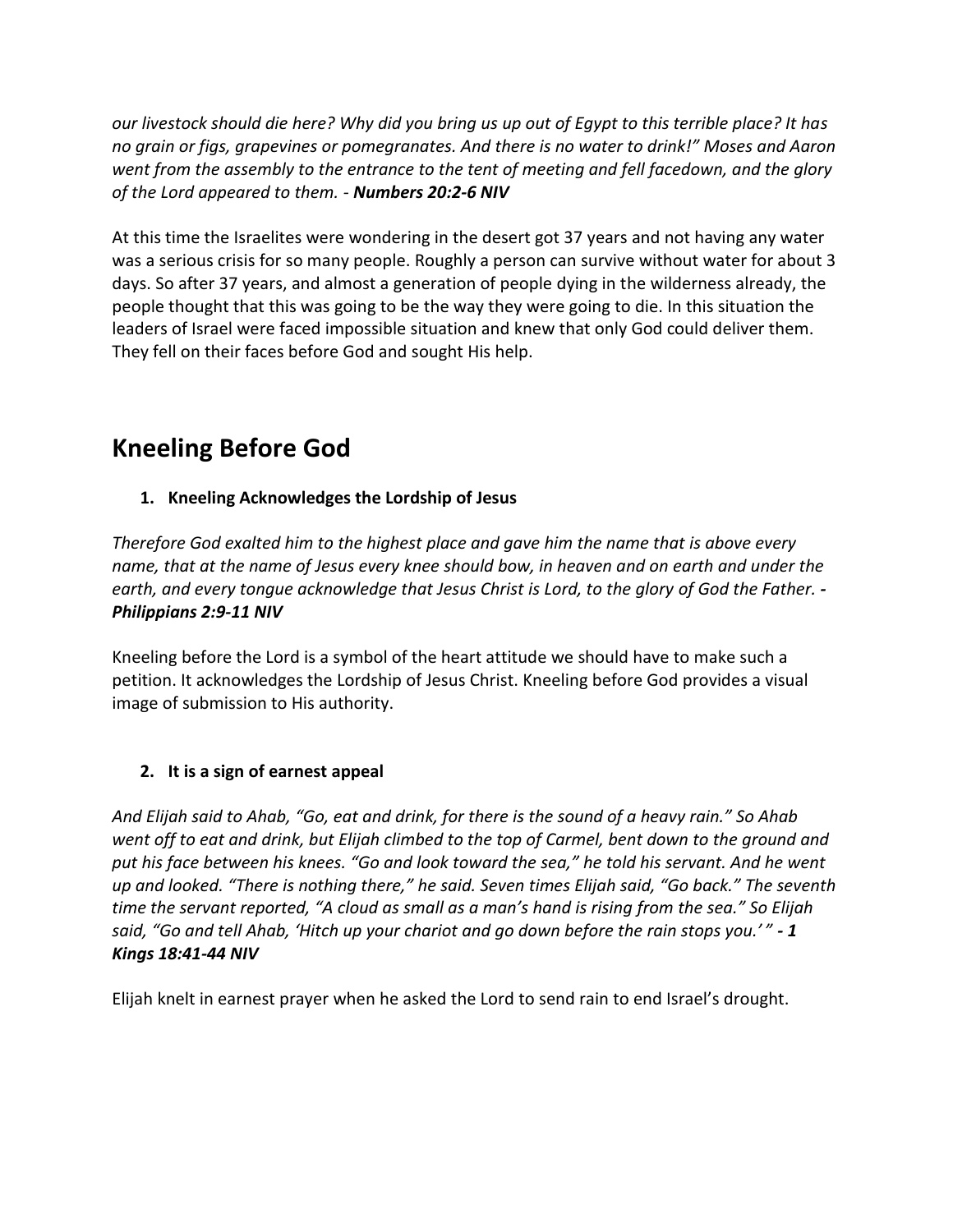### **3. It is a sign of personal humility**

*Come, let us bow down in worship, let us kneel before the Lord our Maker. - Psalms 95:6 NIV*

In this invitation to worship God, the psalmist humbled himself before the Lord and encouraged others to do the same

## **Bowing Down Before the Lord**

One who bows before God conveys an attitude of honor, gratitude, and faith, acknowledging that all things come from His hand.

### **1. It is a sign of reverence**

*But I, by your great love, can come into your house; in reverence I bow down toward your holy temple. - Psalms 5:7 NIV*

In some cultures, one who wants to express reverence and respect for another will bow before him. The deeper the bow, the greater the respect he shows.

### **2. It is an expression of worship**

*Jehoshaphat bowed down with his face to the ground, and all the people of Judah and Jerusalem fell down in worship before the Lord. - 2 Chronicles 20:18 NIV*

The Moabites Ammonites and Menuites came to fight against Jehoshaphat. Ultimately, Jehoshaphat and the people would win the battle because they were willing to bow down and worship God.

# **Standing Before the Lord**

To stand before a ruler indicates that you have a legal right to be there. It is only through the righteousness of Jesus Christ that we are able to approach God as His children:

### **1. It represents our position in Christ's righteousness.**

*Therefore, since we have been justified through faith, we have peace with God through our Lord Jesus Christ, through whom we have gained access by faith into this grace in which we now stand. And we boast in the hope of the glory of God. - Romans 5:1-2 NIV*